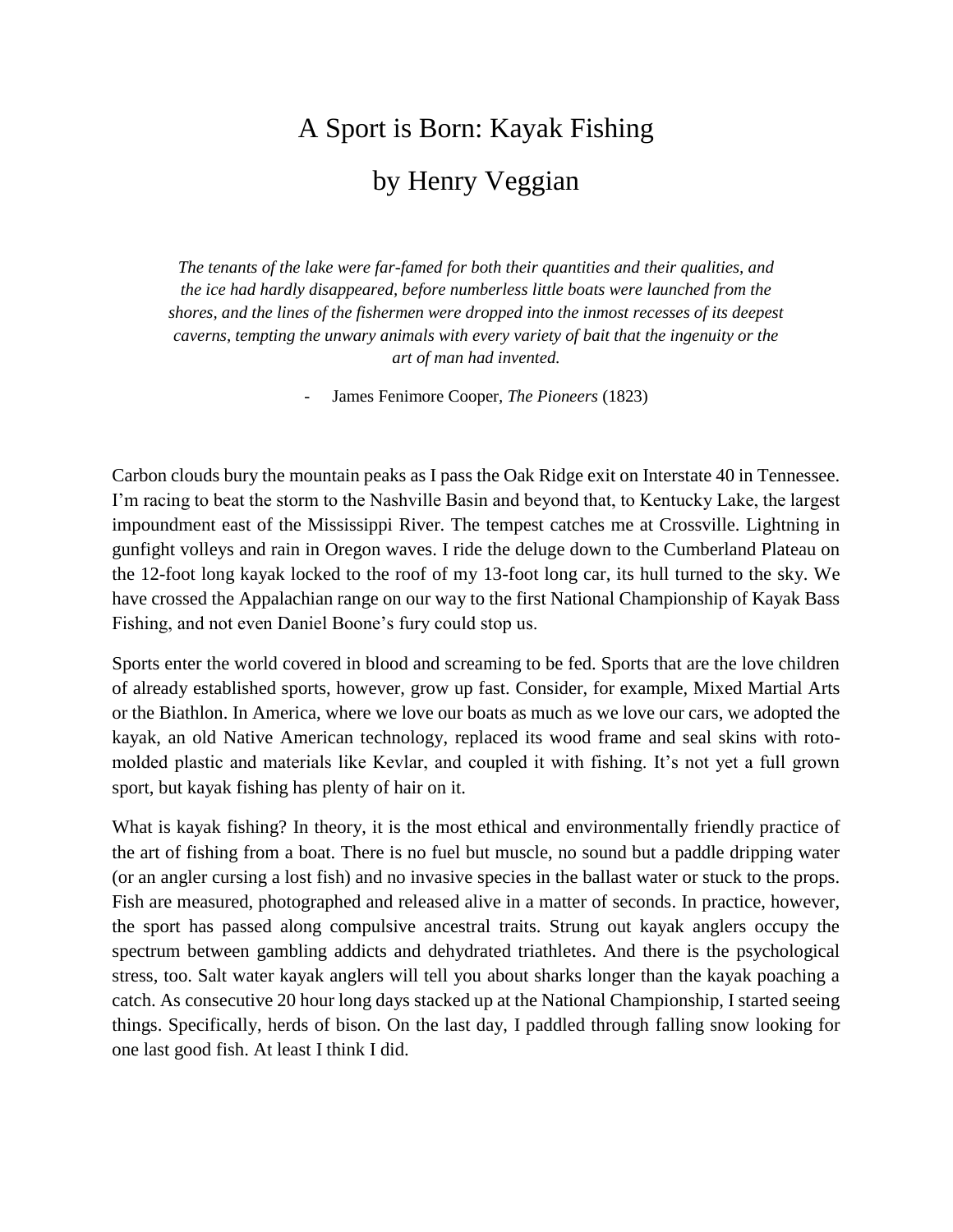On the first day of competition, I ran into a middle-aged dad and his teenage son. Both were fishing from kayaks, and the boy had fallen into the cold water from his vessel near the launch. I helped dad beach the kayak and told him I was sorry his day was over before it started. He laughed, paddled across the cove and started fishing. Not to be outdone by dad's commitment, the shivering boy shouted fishing instructions from the open window of the warming truck.

\_\_\_\_\_\_\_

Chad Hoover is the founder and co-owner of Kayak Bass Fishing. He's a big guy, as they say. He stands on stage at the Paris County Fairgrounds with a beer in one hand and a mic in the other, and he can't stop talking about kayak fishing. During competition week, the anglers are required to gather for the Captains Meeting every evening from Wednesday to Sunday, where Chad delivers at least two sermons every night. With the wit and spirit of a tent revival preacher, he makes all topics relevant. Chad praises the integrity of game wardens, evangelizes social media strategies, and delivers fire and brimstone jeremiads explaining all the ways you can cheat, and all the ways that Chad will catch you cheating. On Thursday, after the first day of competition, he uses a fish submitted at 16.34" to get a big laugh from the crowd: "I don't know what kind of math they're teaching up in Kentucky," he says, "but 16.34 inches ain't sixteen and three quarter inches." Later that evening, he delivers a passionate, moving speech about the therapeutic salvation that fishing offers to military veterans. Part Billy Graham, part Larry the Cable Guy, Chad Hoover incarnates the new sport's frenzied spirit.

The congregation on Thursday night numbers several hundred. Senior citizens mingle with disabled veterans, Latinos applaud Asians who reach the podium and women exchange fishing tips with men. If you walk along the fairgrounds hallways, you will note black and white framed photos of prize pigs with old farmers in their Sunday fines. There isn't a single black person in those old photos, but if you look around the hall while Chad speaks you'll see black, white, yellow and brown faces, all asking the same question "What did you get 'em on?" You'll hear Southern accents, West Coast slangs, Midwestern pronunciations and Yankee elocutions because anglers from 30 states have come here to compete for a different prize pig: the Smallmouth, Spotted or Largemouth Bass that will earn them the \$25,000 1st place check.

I'm with the North Carolina delegation. We number about one dozen. Staying at the Paris Landing State Park Inn with my dog, I find the buffet modestly priced, the food delicious and the view of white caps on the lake tricks me into seeing schooling fish crashing bait. The Hmong fishermen from Carolina are also at the Inn, and the rest of the group shares a nearby cabin. Cory Dreyer, founder of CKA tournament series, is among them. There are multiple tournament series in many states, but the CKA is the largest series in North Carolina and one of the largest in the nation. Annual participation is in the hundreds and an average event will count 80 anglers. Each tournament awards points, and these accumulate over the season. In 2015, Kayak Bass Fishing awarded the top 10 CKA anglers qualifying spots for the first National Championship, to be held on Kentucky Lake in March, 2016.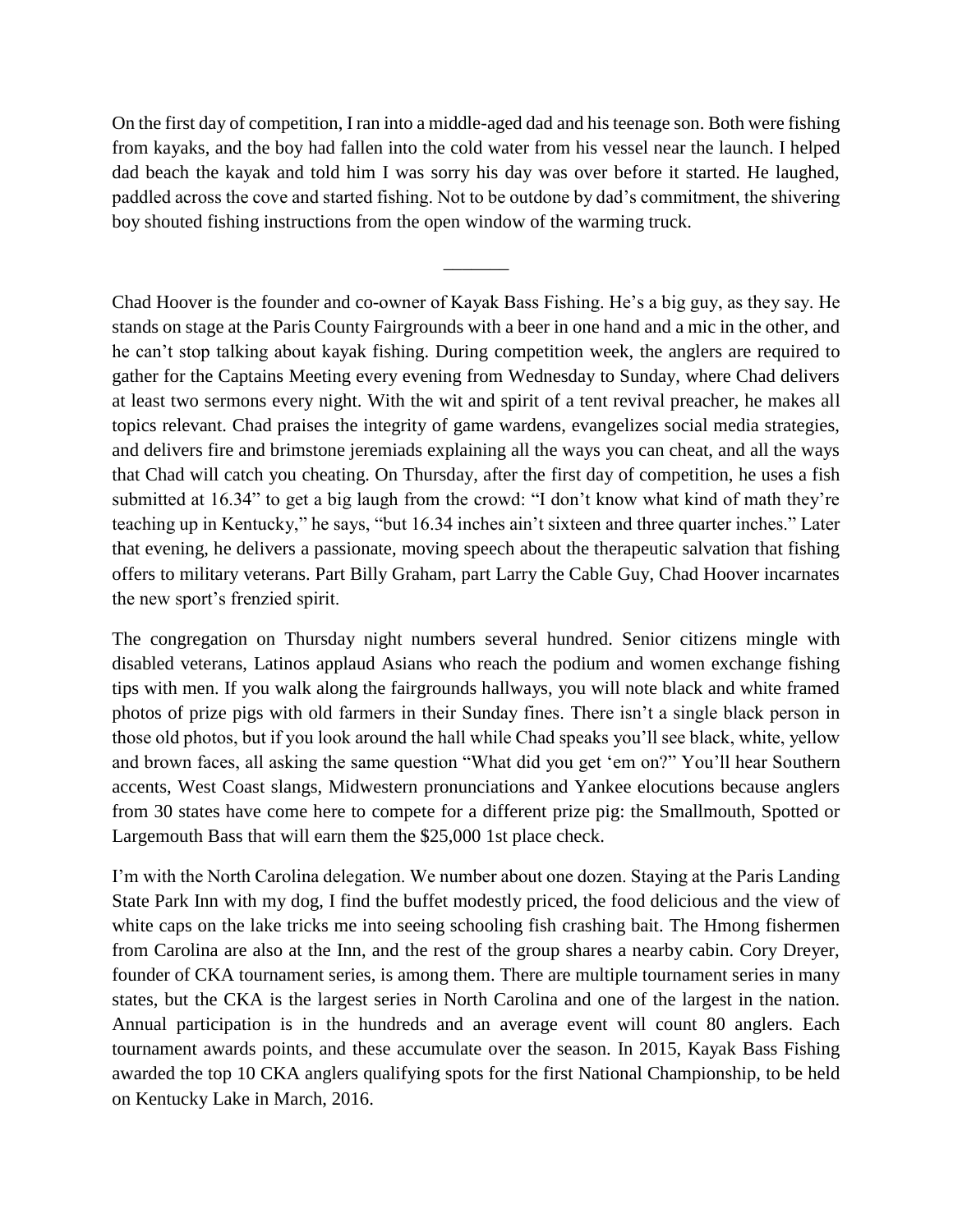In 2015 I finished in 11<sup>th</sup> place overall after the final day of CKA competition. But an angler ahead of me had already qualified through a different tournament series, so his ticket fell to me. I didn't know whether to scream with joy or beg for mercy. I spent the fall and winter exercising, studying maps and saving money for a 600 hundred mile drive to a town I'd never visited, on a lake I had never paddled or fished, to compete in an event I wasn't sure existed.

Kentucky Lake is to bass fishing what Detroit is to automobile manufacturing. Covering over 160,000 surface acres, the lake straddles two states (Kentucky and Tennessee). The Tennessee Valley Authority flooded the valley in 1944 as an impoundment of the Tennessee River. In doing so, it also created an assembly line for recreational fishing, a sport that would explode in popularity after World War Two. Companies near and far produce and maintain the gear and boats that populate the private marinas and public launches on its shores. Cabins, campgrounds and bait shops line the roads and lakes (Lake Barkley is next door), feeding anglers, lures and watercraft to the water. It's easy to get lost on or near it. One day I drove to a launch that no longer existed, only to find another that was not marked on any map. Another large fishing tournament, for collegiate anglers, finished when we arrived on Kentucky Lake; hundreds are held throughout the year. One wonders if the local fishing economy might generate as much money as the mighty TVA generates from its dams.

I didn't see the drone or hear it. It's Friday, the end of the second day of competition. I just finished angling in a single-day Open event, a last chance for anglers to qualify for the championship weekend. Leaning against a wall outside the Paris County Fairgrounds, I'm suffering kayak lag, but I'm too tired to worry about how tired I am. When I come to, I see the disc in the sky. My first thoughts are "A flying saucer. They finally found us." My next thought is to wonder if the aliens can spot good fish for us. Or just me.

\_\_\_\_\_\_\_

The drone comes into focus, propellers and all. I am being filmed, by someone for something. This is real, not Memorex. I had signed a waiver releasing my likeness to the event organizers, read dozens of pages of rules, disclaimers, liability forms, instructions for correctly uploading photographs to the tournament site, sponsor info, entry fee receipts, membership regulations, tshirts. One imagines lawyers behind the scenes, engineers filling out patent applications and advertisers looking to paste logos on billboards. But the event has a different mood, one captured by the KBF Membership letter. Co-owner Joe Haubenreich writes on that form, "if you find a few gaps in our programs and if things change as we go along, it's because we are building this vehicle as we drive it wide open down the interstate."

If you read the kayak fishing industry's propaganda, you might begin to think people are selling their cars and paddling to work. I first took notice of it all when I moved to New York City in 2003. I had been gone for five years, and when I looked out on the Hudson River I saw long shapes. Kayaks, someone said. I wonder now if those people were paddling away from work, or to it. The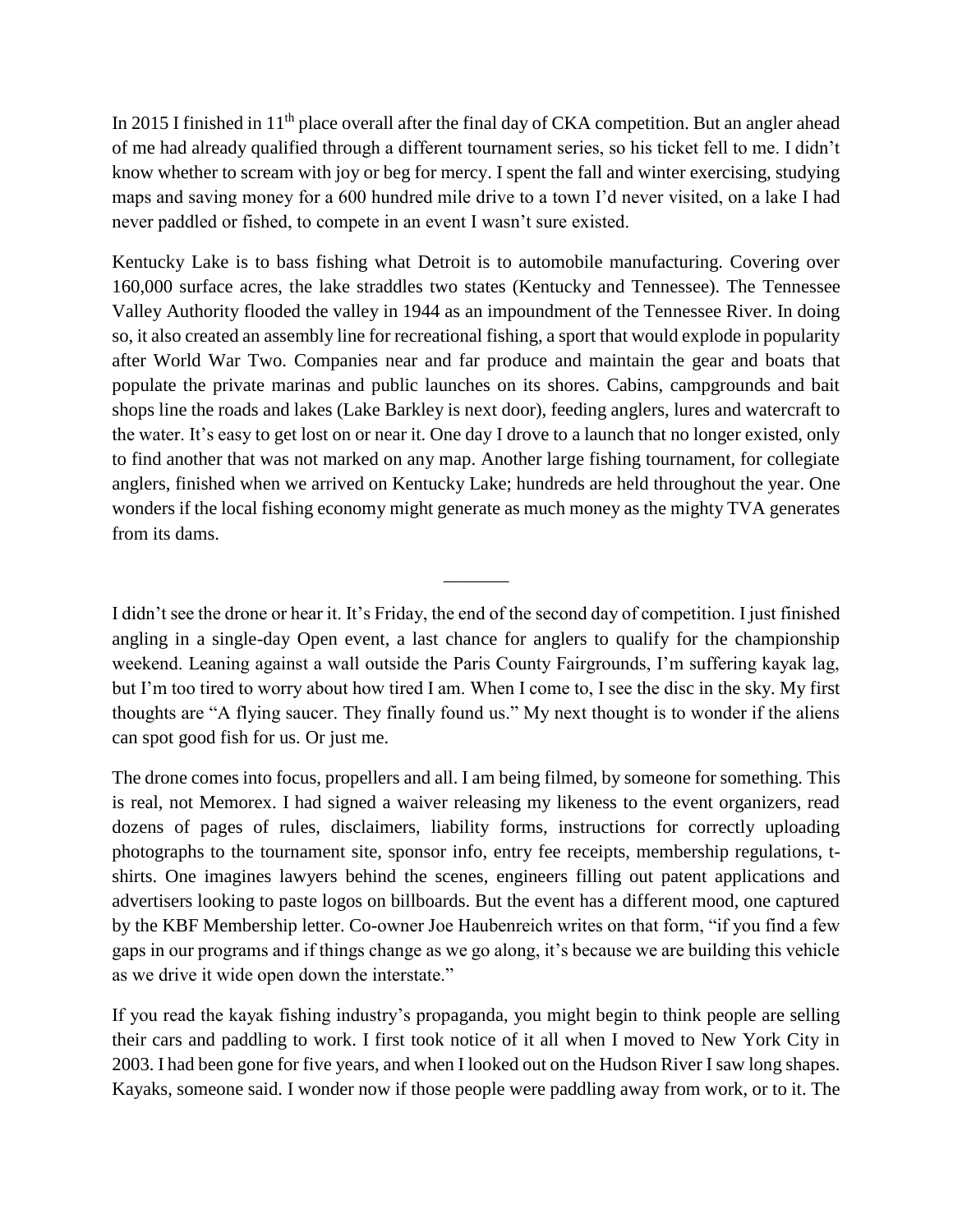evidence is everywhere these days: kayaks in yards, kayaks for rent, kayak clubs, kayak dealers, etc. A house here in Durham has re-purposed an old Jackson kayak as a flower pot in the front yard. Other kayaks are stacked in the yard.

\_\_\_\_\_\_\_

One is tempted to use the "big business" cliché to describe the growing sport. But that's not true, at least not yet. Some say the rising cost of fuel made owning other boats too expensive for much of the past decade. Some credit the cleanup, regulation and return to health of our inland waters (see Hudson River, above). Anglers will credit innovative engineering of the new kayak designs; others the clever marketing that names kayaks after predators, as in Detroit – Tarpon, Cuda, Thresher, etc. The new kayaks provide comfort, stealth and transit to remote waters. This is how a sport is born: attract a broad range of people, place them in competition and sell them cool stuff.

I go inside and sit with the North Carolina delegation. We placed several anglers in the money at the Open event, including yours truly (again, I finished last in the top spots). Several more of us will finish in the money during the National Championship that begins the next morning. Right now, it isn't the money that matters, or the adrenalin of victory, or the thrill of being part of a sport just as it becomes a national event. All that matters is that we are exhausted, a cold front is coming and we have to figure what the fish will do as we try to find meals and a few hours to sleep.

Chad is onstage again, requesting feedback about today's event. I'm requested backstage to have judges verify my photos. Large flat screen TV's serve as monitors, paperwork and cases of water are stacked on tables. I fill out an IRS form. The big fake checks wait in another room, where a photographer will meet us. A laser printer quietly pumps out the real checks. I can see the total cash prize figures on the monitors, and my jaw drops. There is camaraderie in the chaos, and lots of cash. Later, as my name is called to join the winner's circle, I nearly knock over a lighting rig.

Pioneers eventually settle, of course. A sport will become a business, if it's lucky to last that long, and competitors will become clients. But it doesn't feel that way, not just yet.

I drive back to the hotel and wave to Andrew, the night watch from Philly, as I crawl past the desk. It's almost midnight and I have yet to prepare gear. I wake up at 4 a.m. in yesterday's clothes, the TV still on. I eat a quick breakfast, feed Zeus the dog and walk him to the bluff that overlooks Kentucky Lake outside. There is a blue glow in the eastern sky. Engines fire up and I turn to watch the column of Carolina anglers leave the cabin across the cove. I will drive soon, too, 40 miles and north, passing real deer and imaginary bison, to reach my launch. The championship begins. Before it is over we will paddle through rain, wind and snow toward something that is coming into the world, looking an awful lot like us.

© 2016 (See note below)